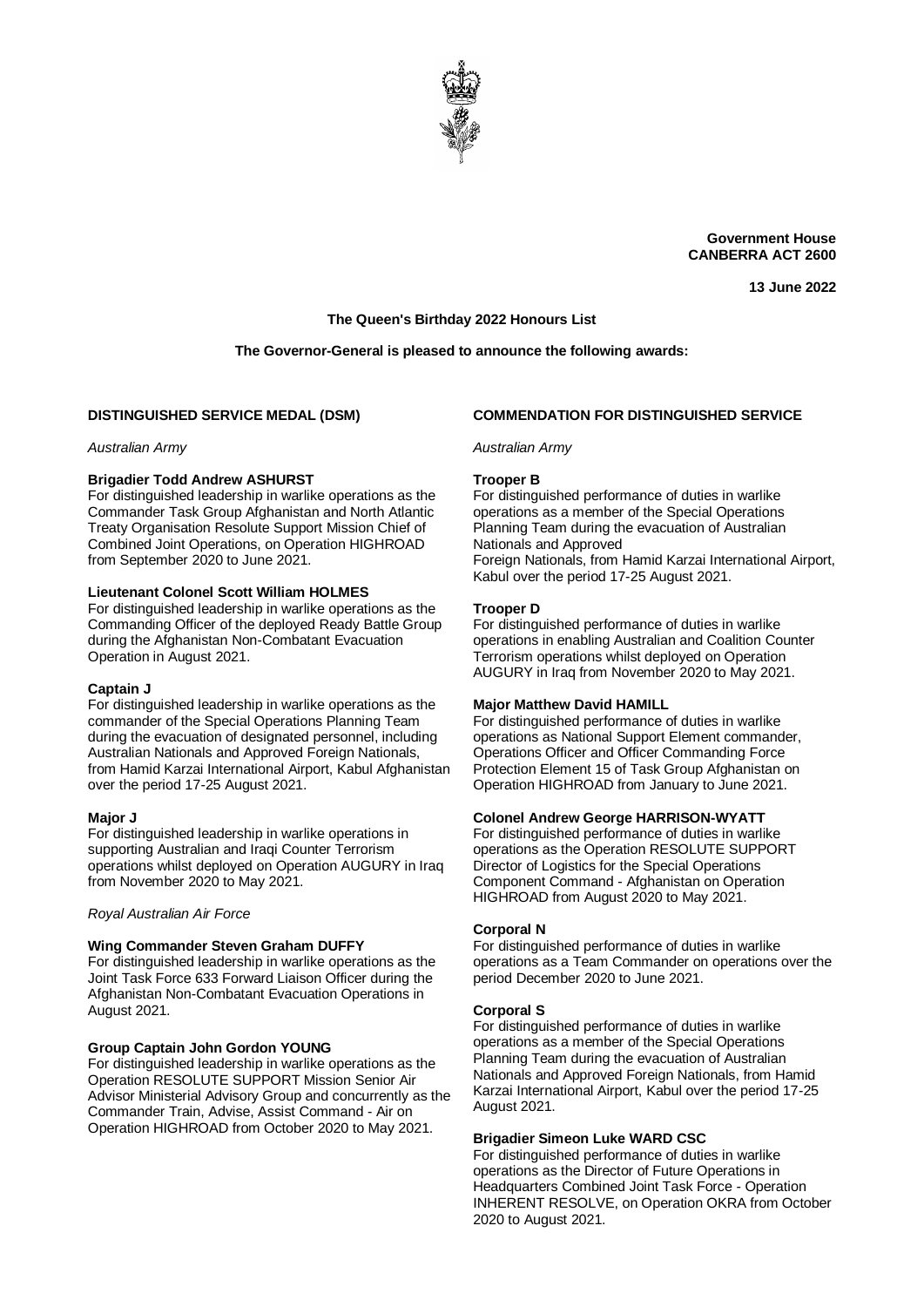# *Commendation for Distinguished Service (continued)*

# *Royal Australian Air Force*

# **Group Captain Ruth Patricia ELSLEY CSC**

For distinguished performance of duties in warlike operations as the Senior Gender Advisor, Resolute Support Mission on Operation HIGHROAD from October 2020 to June 2021.

## **BAR TO THE CONSPICUOUS SERVICE CROSS (CSC and Bar)**

### *Royal Australian Navy*

### **Commander Mark Raymond TANDY CSC RAN**

For outstanding devotion to duty as the Officer in Charge Navy Indigenous Development Program.

#### *Australian Army*

### **Colonel Stuart Nicholas KENNY CSC DSM**

For outstanding devotion to duty in the areas of Operational planning for the Australian Defence Force, in particular as the Director of Joint Collective Training in Headquarters Joint Operations Command.

# **CONSPICUOUS SERVICE CROSS (CSC)**

*Royal Australian Navy*

# **Captain Adrian Jude CAPNER RAN**

For outstanding achievement in organisational reform and aviation capability acquisition for the Australian Defence Force.

### **Lieutenant Commander Glen Barry EDWARDS RAN**

For outstanding achievement in the integration of the E-7A Wedgetail airspace battle management capability into the Joint Force, and E-7A operational planning for the Australian Defence Force.

### **Captain Andrew Scott MacALISTER RAN**

For outstanding achievement in cyber capability development for the Australian Defence Force.

### **Chief Petty Officer Luke Anthony MASTERSON**

For outstanding achievement in the performance of duty as the Deputy Marine Engineering Officer HMAS *Waller*.

### **Rear Admiral Michael James ROTHWELL AM RAN**

For outstanding devotion to duty as the Commander Joint Task Force 633 on Operations OKRA, HIGHROAD and ACCORDION from November 2020 to August 2021.

### **Captain Matthew Martin SHAND RAN**

For outstanding devotion to duty as the Commanding Officer of HMAS *Kuttabul*.

### **Captain David Jason TIETZEL CSM RAN**

For outstanding devotion to duty as Deputy Commodore Flotillas from September 2018 until November 2020.

#### *Australian Army*

# **Lieutenant Colonel Mathew Phillip BROOKS**

For outstanding devotion to duty as Army's Principal Ammunition Technical Officer.

#### **Lieutenant Colonel Clarke Morey BROWN**

For outstanding achievement as the Commanding Officer/Chief Instructor of the Army School of Transport.

### **Colonel Stuart Nolan CREE**

For outstanding achievement as Director Training Systems - Army, in driving training systems towards a single system that generates joint capability for Australia.

#### **Lieutenant Colonel Kelly Anne DUNNE**

For outstanding achievement as the Staff Officer Grade One Health Workforce, Capability and Training in the Directorate of Army Health.

### **Private Natasha Ailish EVANS**

For outstanding achievement in Imagery Analysis in support of the United States Central Command Partner Integration Enterprise on Operation OKRA from 29 December 2020 to 15 July 2021.

# **Lieutenant Colonel Fabian Ronald HARRISON DSM**

For outstanding achievement as the Brigade Major of the 6th Brigade during 2020-2021.

# **Lieutenant Colonel Christopher Bowen JOHNSTON**

For outstanding achievement in the application of exceptional skills, judgement, leadership and dedication in the advancement of counter-intelligence and intelligence collection, analysis, assessment and dissemination within the Australian Defence Force.

# **Lieutenant Colonel Gerard Ryan KEARNS**

For outstanding achievement as the Commanding Officer of the 3rd Battalion, the Royal Australian Regiment

#### **Sergeant L**

For outstanding devotion to duty for Joint Terminal Attack Control management across Special Operations Command.

### **Lieutenant Colonel Helen Elizabeth MAMMINO**

For outstanding achievement as the Commanding Officer of the 6th Aviation Regiment.

#### **Lieutenant Colonel Adam Nathanial REIMERS**

For outstanding achievement in the application of skills and knowledge as the Staff Officer Grade One, Combat Arms Trades and Training.

### **Lieutenant Colonel Karl John REYNOLDS**

For outstanding achievement in support of the Australian Government contribution to the Pacific Step-Up Initiative.

### **Lieutenant Colonel Josephine Lee RICHARDS**

For outstanding achievement as a Commanding Officer of 8th Combat Service Support Battalion force assigned to Operation Bushfire Assist and as the Commanding Officer of Joint Task Unit 629.1.1 on Operation COVID-19 Assist.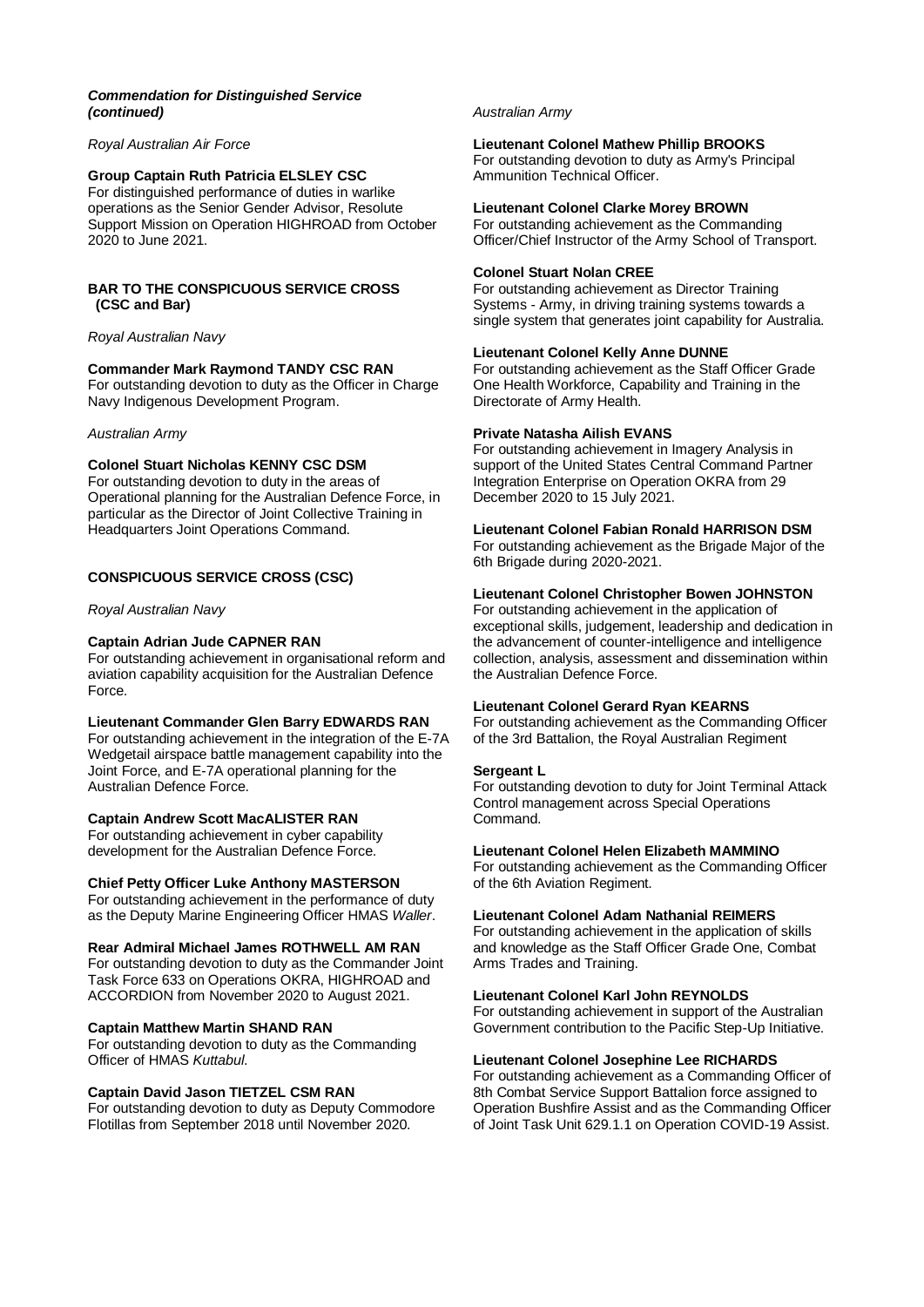# *Conspicuous Service Cross (CSC) (continued)*

#### *Australian Army (continued)*

#### **Major Geoffrey Mark SLAVIN**

For outstanding achievement as the Officer Commanding Charlie Company 51st Battalion, Far North Queensland Regiment and Officer Commanding Joint Task Force 639.2.1 during Operation RESOLUTE in the Torres Strait during 2020-2021.

# **Lieutenant Colonel Andrew Tristan WHITE**

For outstanding achievement as the Staff Officer Grade 1 - Plans of Joint Task Force 1110 during Operation Bushfire Assist 2020, and as the Commanding Officer of Joint Task Unit 629.1.3 during Operation COVID-19 Assist 2020.

### *Royal Australian Air Force*

#### **Group Captain Daniel Robert CASSILLES**

For outstanding devotion to duty in training management and organisational development at Officers' Training School, Royal Australian Air Force.

#### **Squadron Leader Simon William CHITTLEBOROUGH**

For outstanding achievement in engineering maintenance management at Number 33 Squadron.

### **Group Captain Louise Elizabeth DESJARDINS**

For outstanding achievement in the performance of duty as Director Joint Effects and Targeting in Headquarters Joint Operations Command for the Australian Defence Force.

#### **Wing Commander Dougal James DOW**

For outstanding achievement in the application of skills and judgement as the Air Force lead for the Loyal Wingman project

#### **Squadron Leader Lauren GUEST**

For outstanding achievement in enhancing the logistics officer specialisation, and in leadership within Number 17 Squadron and Royal Australian Air Force Base Tindal.

#### **Wing Commander Garth Rohan HERRIOT**

For outstanding achievement as Commanding Officer Expeditionary Airbase Operations Unit Eight on Operation ACCORDION from October 2020 to April 2021.

#### **Flight Sergeant Daniel Anthony HICKEY**

For outstanding devotion to duty in space-based missile warning development and operationalisation for the Australian Defence Force.

#### **Squadron Leader Justin Wayne HILL**

For outstanding devotion to duty in AP-3C Orion and P-8A Poseidon maritime patrol aircraft maintenance and engineering support.

#### **Corporal Joseph Edward KELLY**

For outstanding achievement in establishing centralised aircraft Tow Motor training for Australian Defence Force aviation technicians during Initial Employment Training.

#### **Wing Commander Adrian James KIELY**

For outstanding achievement in securing improved future air combat capability outcomes for F 35A Lightning II as the Future Requirements Officer in the Air Combat Transition Office, Royal Australian Air Force.

#### **Squadron Leader Robert Peter McMULLAN**

For outstanding achievement in F-35A Lightning II Joint Strike Fighter weapons system engineering certification and component acquisition for the Australian Defence Force.

#### **Squadron Leader Neale Douglas THOMPSON**

For outstanding achievement in MQ-4C Triton long endurance high-altitude unmanned aerial vehicle capability development for the Royal Australian Air Force.

#### **BAR TO THE CONSPICUOUS SERVICE MEDAL (CSM and Bar)**

*Australian Army*

# **Lieutenant Colonel Paul John BELLAS CSM**

For meritorious achievement in the reform of organisation management in the Australian Army.

### **Colonel James Robert BURNS CSM**

For meritorious achievement as Director Veterans Engagement in Defence People Group.

#### **CONSPICUOUS SERVICE MEDAL (CSM)**

*Royal Australian Navy*

# **Chief Petty Officer Andrew BARR**

For meritorious devotion to duty as a Royal Australian Navy Clearance Diver within Tactical Assault Group - East, 2nd Commando Regiment, during October 2004 to March 2020.

# **Lieutenant David James EDGELL RAN**

For meritorious devotion to duty as the Deputy Weapons Engineering Manager at Fleet Support Unit - West.

### **Chief Petty Officer Eduardo Andres ESPINOZA**

For meritorious devotion to duty and exceptional leadership as the Senior High Power Marine Technician in HMAS *Adelaide*.

#### **Leading Seaman Aaron Graeme HILL**

For meritorious devotion to duty as Communications Supervisor at Australian Clearance Diving Team Four.

#### **Chief Petty Officer Shayne KESSEY**

For meritorious achievement to the Royal Australian Navy in the fields of personnel and technical seaworthiness management.

#### **Lieutenant Commander Raymond Francis McERLEAN RAN**

For meritorious achievement in the performance of duty as a Flight Commander in HMAS *Melbourne*.

# **Chief Petty Officer Clinton Gregory METCALFE**

For meritorious achievement as the Royal Australian Navy Technical Advisor to Kiribati.

#### **Chief Petty Officer Glen Andrew SMITHERS**

For meritorious achievement as the Royal Australian Navy Technical Advisor to Tuvalu.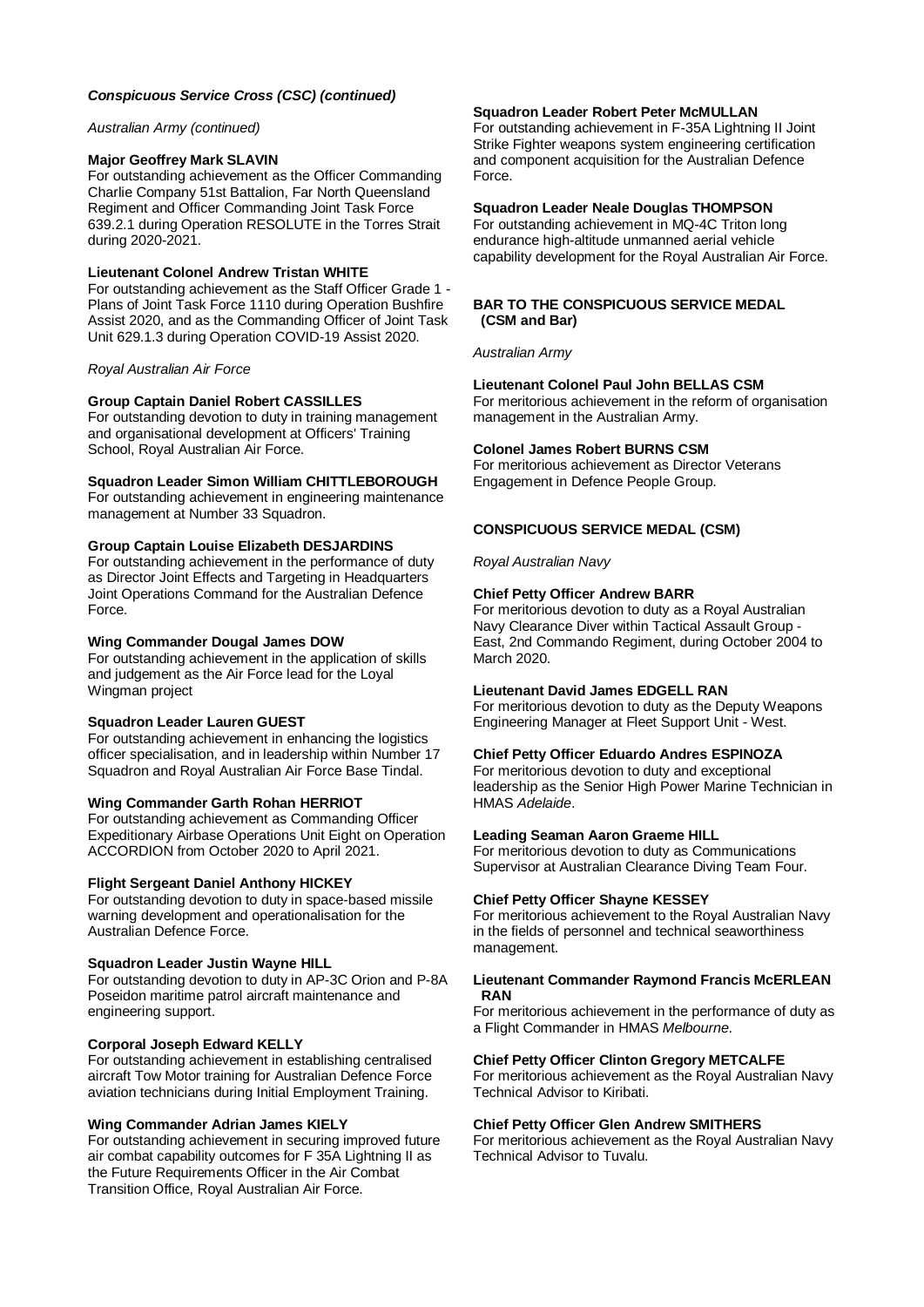# *Conspicuous Service Medal (CSM) (continued)*

# *Royal Australian Navy*

# **Warrant Officer Danny TAYLOR**

For meritorious achievement in the enhancement of the Technical Secondment program and the development of Technical Mastery in the Royal Australian Navy and nations of the Pacific.

### *Australian Army*

### **Sergeant A**

For meritorious devotion to duty as a Troop Sergeant, Signals Troop, 1 Commando Regiment.

#### **Major Benjamin William ANGUS**

For meritorious achievement as the Officer Commanding Administration Company, 7th Battalion, the Royal Australian Regiment.

# **Major Andrew Michael BOYD**

For meritorious achievement as the Staff Officer Grade Two Land Vehicle Safety Cell within Army Headquarters

#### **Major Ben Graham CALIGARI**

For meritorious devotion to duty in his role supporting the capability development of the Australian Defence Force joint intelligence, surveillance and reconnaissance warfighting network.

#### **Major Larissa Maree CODY**

For meritorious achievement in leadership and management at the Australian Defence Force Academy.

### **Major John Robert CROCKETT**

For meritorious achievement as the Deputy Chief Instructor of the Royal Military College - Duntroon.

### **Major Karl DADDS**

For meritorious achievement as Officer Commanding, Charlie Company, 1st Military Police Battalion.

#### **Warrant Officer Class One Christopher Barry McCULLOCH**

For meritorious achievement as the Artificer Sergeant Major of the 3rd Combat Signal Regiment.

#### **Major Charmian Lynette McKEAN**

For meritorious achievement in the management of Army's Military Employment Category Review Boards

### **Lieutenant Colonel Stephen Michael MARKHAM**

For meritorious achievement as the Staff Officer Grade 2 leading the sustainment and development of critical information communications networks to meet the Australian Defence Force's joint data exchange needs.

### **Warrant Officer Class One Ashley MILNE**

For meritorious achievement as the Operations Warrant Officer - Land at the Defence Network Operations Centre, Chief Information Officer Group.

# **Major Lionel Edward ORREAL**

For meritorious devotion to duty as the Chaplain of the 6th Battalion, the Royal Australian Regiment, Regional Support Chaplain, Headquarters Forces Command and the Chaplain of the 8th/9th Battalion, the Royal Australian Regiment.

#### **Sergeant P**

For meritorious devotion to duty as a Warrant Officer Static Line, Australian Defence Force Parachute School

#### **Major S**

.

For meritorious devotion to duty as the lead Australian Defence Force Liaison Officer to New South Wales during Operation COVID-19 ASSIST.

#### **Sergeant T**

For meritorious devotion to duty in the field of Special Operations Electronic Warfare integration.

#### **Corporal Marcee Kiwa THOMPSON**

For meritorious achievement as a Patrol Commander in the 2nd Squadron, Pilbara Regiment.

*Royal Australian Air Force*

# **Squadron Leader Emily Grace CARRIE**

For meritorious devotion to duty in airworthiness certification for the Australian Defence Force.

# **Warrant Officer Kane Shannon EVANS**

For meritorious achievement in airborne intelligence, surveillance, reconnaissance, electronic warfare capability development for the Australian Defence Force.

### **Warrant Officer Michael GAUGG**

For meritorious achievement in Non Destructive Testing in the Royal Australian Air Force.

#### **Wing Commander Trent Donald HARRIS**

For meritorious achievement in cultural reform, infrastructure development, and integrated Base security at Royal Australian Air Force Base Richmond.

### **Squadron Leader Christopher Michael LOADSMAN**

For meritorious devotion to duty in the provision of deployed air traffic control services during Operation BUSHFIRE ASSIST 2019-2020.

#### **Wing Commander Michelle Leigh McPHAIL**

For meritorious achievement in the field of language capability reform through capability mapping, skills maintenance re-design and innovations to language capability governance from January 2019 until December 2021.